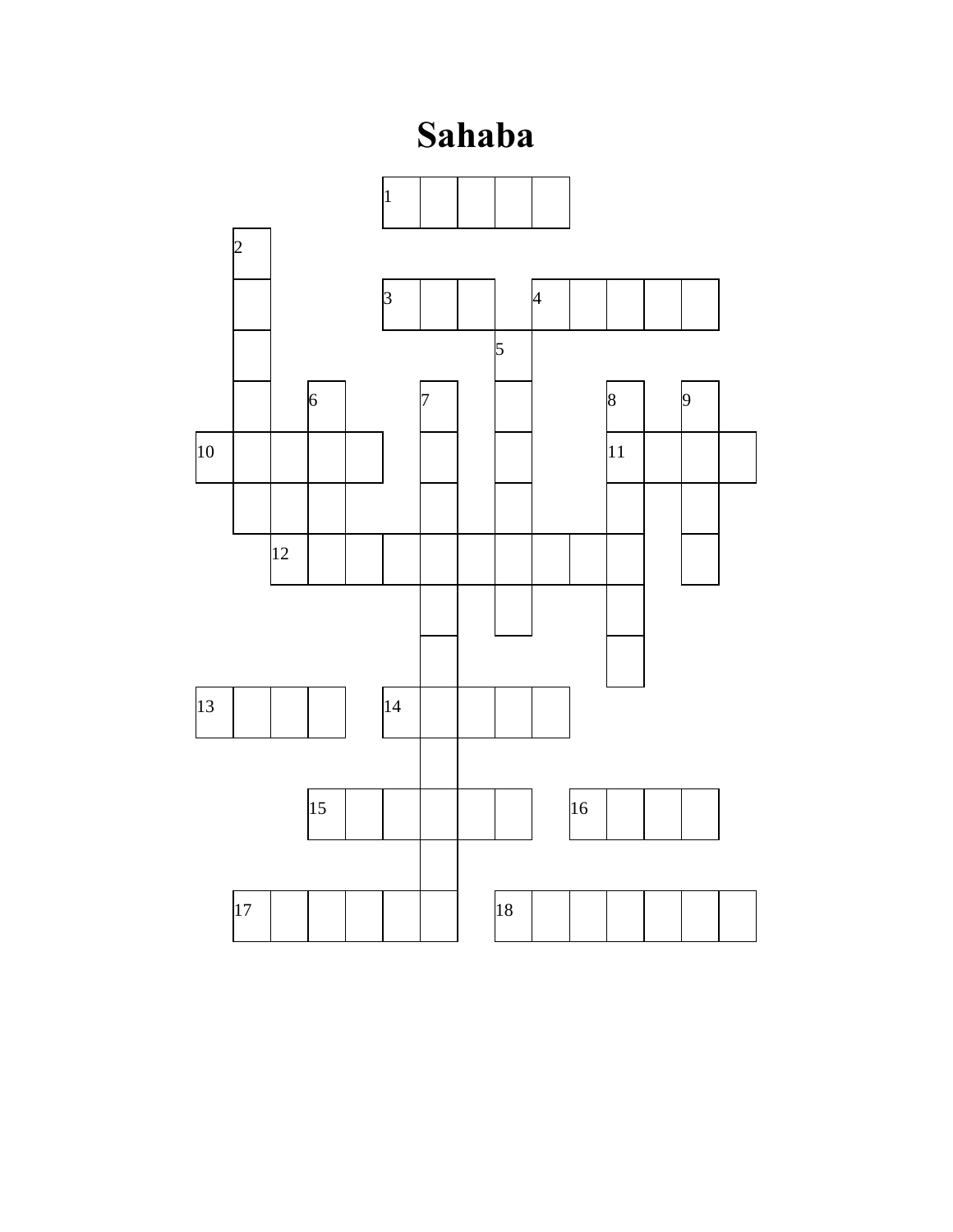## **Across**

1 Who was the cousin of the Prophet(pbuh) and famous for his eloquent speech in Abyssinia in front of the King 3 Who was the cousin of the Prophet(pbuh) and father of his grandkids

4 Whose mother chained him in order to get him to change his religion, but he refused 10 Who was the caller to prayer (maudhin) of the Prophet (pbuh)

11 Who was the Second Caliph and known for his righteous anger against evil 12 Who was the one known for narrating the most ahadith 13 Who was forced to speak ill of Islam under torture but was told that as long as his heart was Muslim, it was

okay 14 Who yelled in battle: "I am the Lion of Allah"

15 Who was called "dhul Noorayn" (the one with the two lights) due to marrying two of the Prophet's (pbuh) daughters

## **Down**

2 Who was known to be a great Military leader and led the expeditions of Islamic lands 5 Who was the poet of the Prophet(pbuh)

6 Who was one of the three that repented from Allah for being late in participating on an expedition with the Prophet (pbuh)

7 Who was known to be extremely successful in the market and very rich 8 Who was the sahabi known for his great swimming skills 9 Who was adopted by the Prophet until Allah mentioned that children should always be named after their blood father's names